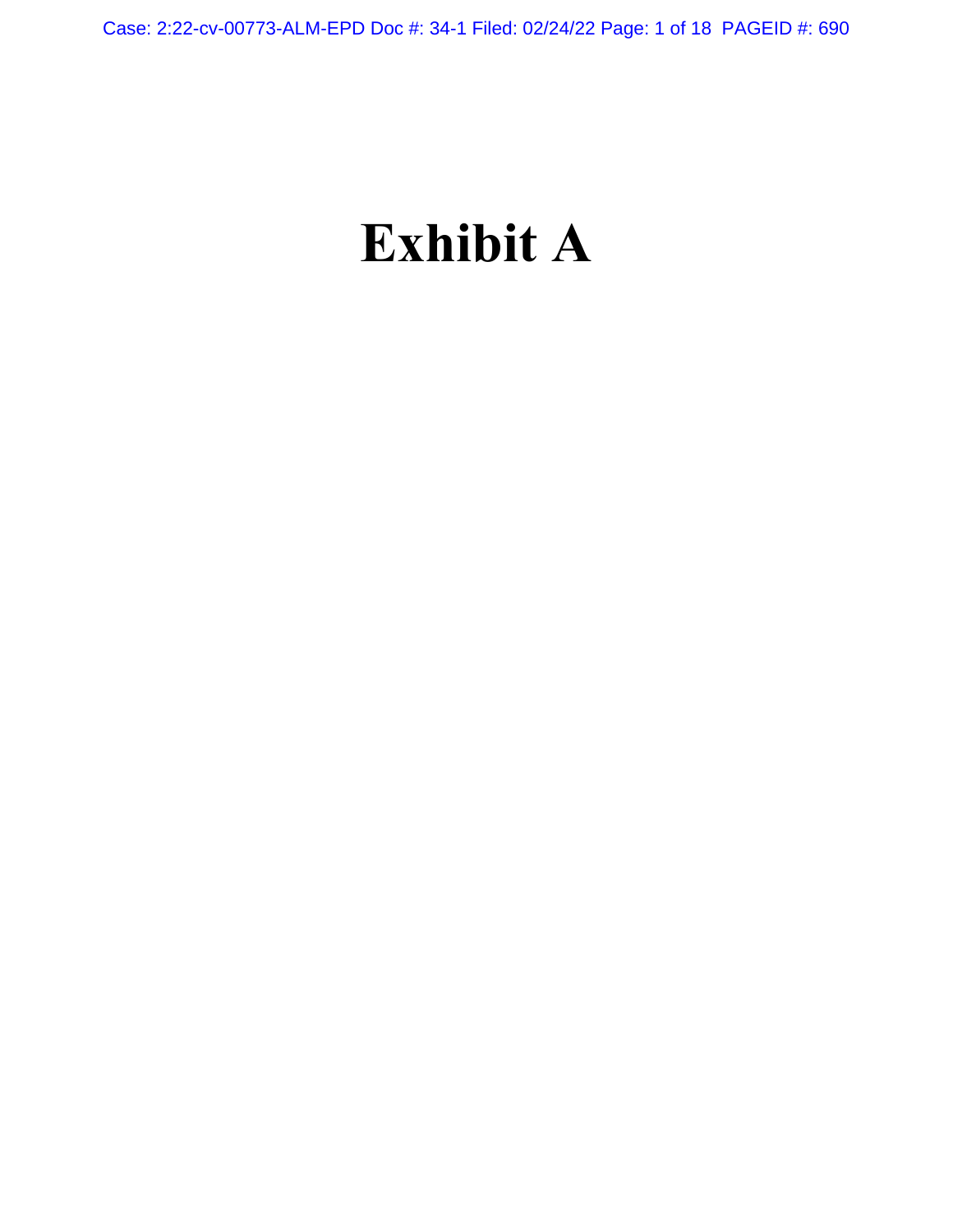Case: 2:22-cv-00773-ALM-EPD Doc #: 34-1 Filed: 02/24/22 Page: 2 of 18 PAGEID #: 691

| IN THE UNITED STATES DISTRICT COURT |
|-------------------------------------|
| <b>SOUTHERN DISTRICT OF OHIO</b>    |
| <b>EASTERN DIVISION</b>             |

| MICHAEL GONIDAKIS, MARY PARKER,<br>MARGARET CONDITT, BETH<br>VANDERKOOI, LINDA SMITH,<br>DELBERT DUDUIT, THOMAS W. KIDD,<br>JR., and DUCIA HAMM,                                                                                       | Case No. 2:22-cv-00773<br>Judge Algenon L. Marbley<br>Magistrate Judge Elizabeth Preston Deavers |
|----------------------------------------------------------------------------------------------------------------------------------------------------------------------------------------------------------------------------------------|--------------------------------------------------------------------------------------------------|
| Plaintiffs,                                                                                                                                                                                                                            | [Three-Judge District Court Requested] <sup>1</sup>                                              |
| THE OHIO ORGANIZING<br>COLLABORATIVE, COUNCIL ON<br>AMERICAN-ISLAMIC RELATIONS,<br>OHIO, OHIO ENVIRONMENTAL<br>COUNCIL, SAMUEL GRESHAM JR.,<br>AHMAD ABOUKAR, MIKAYLA LEE,<br>PRENTISS HANEY, PIERRETTE TALLEY,<br>and CRYSTAL BRYANT, |                                                                                                  |
| Intervenor-Plaintiffs,                                                                                                                                                                                                                 |                                                                                                  |
| V.                                                                                                                                                                                                                                     |                                                                                                  |
| FRANK LAROSE, in his official capacity as<br>Ohio Secretary of State,                                                                                                                                                                  |                                                                                                  |
| Defendant.                                                                                                                                                                                                                             |                                                                                                  |

# **COMPLAINT FOR INJUNCTIVE AND DECLARATORY RELIEF**

1. Plaintiffs the Ohio Organizing Collaborative (the "OOC"), Council on American-

Islamic Relations, Ohio ("CAIR-Ohio"), Ohio Environmental Council ("OEC"), Samuel

 $\overline{a}$ 

<sup>&</sup>lt;sup>1</sup> While the claims at issue in this case would require a three-judge court to adjudicate, convening a three-judge court would be premature at this stage because this case should be stayed until the proceedings in the state court are complete. On February 24, 2022, the Commission adopted a new plan by a 4-3 vote, and the Ohio Supreme Court has not had an opportunity to review objections to that plan, if any. Because the redistricting proceedings and related litigation in the state court are not complete, the Court should not appoint a three-judge court at this time.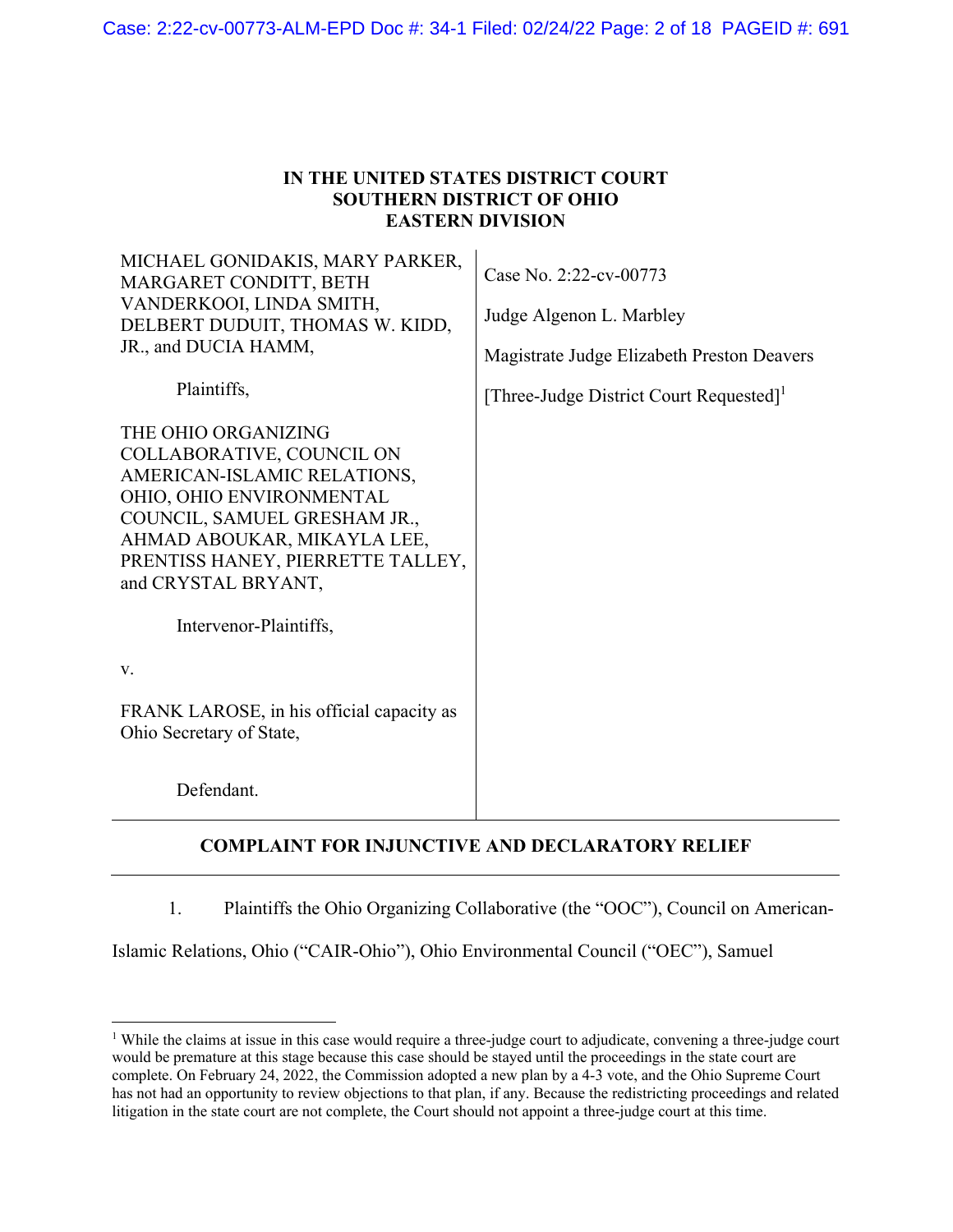## Case: 2:22-cv-00773-ALM-EPD Doc #: 34-1 Filed: 02/24/22 Page: 3 of 18 PAGEID #: 692

Gresham Jr., Ahmad Aboukar, Mikayla Lee, Prentiss Haney, Pierrette Talley, and Crystal Bryant (collectively, the "OOC Petitioners"), by and through their undersigned counsel, file this Complaint for Injunctive and Declaratory Relief against defendant Frank LaRose, in his official capacity as Ohio Secretary of State.

2. In this action, the Gonidakis Plaintiffs have asked this Court to adopt a General Assembly district plan that the Ohio Supreme Court has already declared invalid and unconstitutional. This extraordinary request is plainly premature, and even if it were not, this Court may not grant it. The OOC Petitioners have therefore moved to intervene to ask this Court to stay this case until redistricting proceedings before the Ohio Redistricting Commission and related litigation are complete. If, and only if, those proceedings conclude without the adoption of a valid General Assembly district plan and litigation in this Court must proceed, this Court should convene a three-judge panel and order the defendant Secretary of State to implement and use a General Assembly district plan that complies with both federal and state law. In the meantime, this case should be stayed.

3. Plaintiff-Intervenors are Ohio organizations and voters who are parties to ongoing litigation before Ohio Supreme Court concerning the validity of General Assembly district plans adopted by the Ohio Redistricting Commission in 2021 and 2022. *See The Ohio Organizing Collaborative et al. v. Ohio Redistricting Commission et al.*, No. 2021-1210. On February 24, 2022, the Ohio Redistricting Commission adopted a third plan, after the Ohio Supreme Court declared its earlier two General Assembly district plans to be invalid. The Ohio Supreme Court has not reviewed the third plan enacted on February 24. Thus, the Ohio proceedings are continuing and this case should be stayed.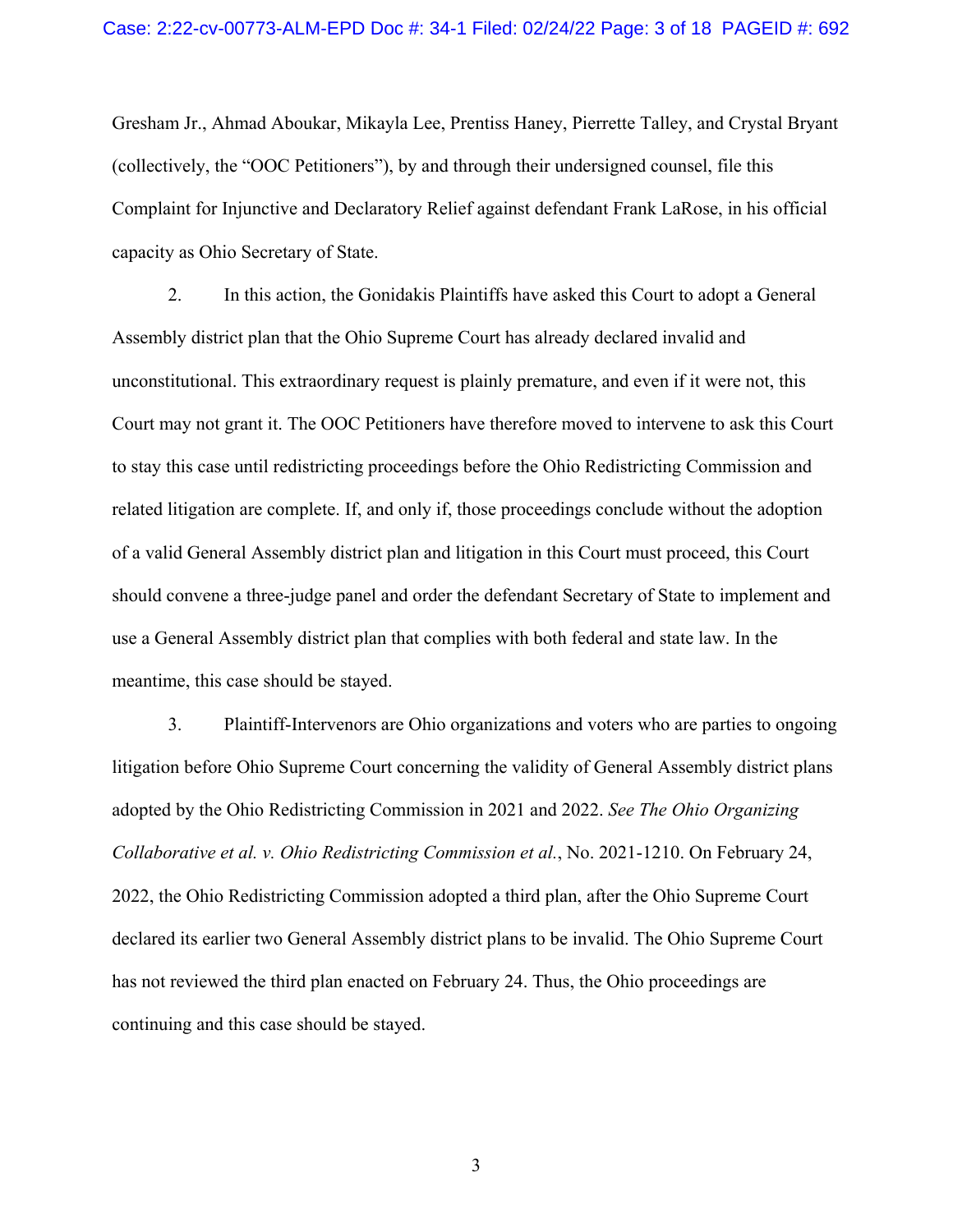4. If the Ohio redistricting process should conclude without any valid district plan, a scenario which has not yet occurred, then the OOC Petitioners and other voters would be left with no General Assembly districts or, alternatively, the districts that the Ohio Apportionment Board approved in 2011 (the "2011 Plan"). Either result, if it came to pass, would be unconstitutional because the State must have districts for candidates and voters to run and cast their votes, respectively, and because the 2011 Plan is malapportioned and cannot be used.

#### **JURISDICTION AND VENUE**

5. This Court has original jurisdiction over the subject matter of this action pursuant to 42 U.S.C. § 1983 and 28 U.S.C. §§ 1331 and 1343 because the matters in controversy arise under the Constitution and laws of the United States and involve the assertion of a deprivation, under color of state law, of a right under the Constitution of the United States. This Court has the authority to enter a declaratory judgment pursuant to 28 U.S.C. §§ 2201 and 2202, and authority to enter injunctive relief under Federal Rule of Civil Procedure 65.

6. This Court has personal jurisdiction over the Defendant, who is sued in his official capacity and resides within this State.

7. Venue in this district is proper under 28 U.S.C. § 1391(b) because a substantial part of the events or omissions giving rise to the claims in this case occurred in this judicial district.

## **PARTIES**

## **A. Plaintiffs**

8. The OOC is a nonprofit organization incorporated in Ohio with a multi-pronged mission of organizing everyday Ohioans to build transformative power for racial, social, and economic justice. It is organized and existing under Ohio law, with its principal place of business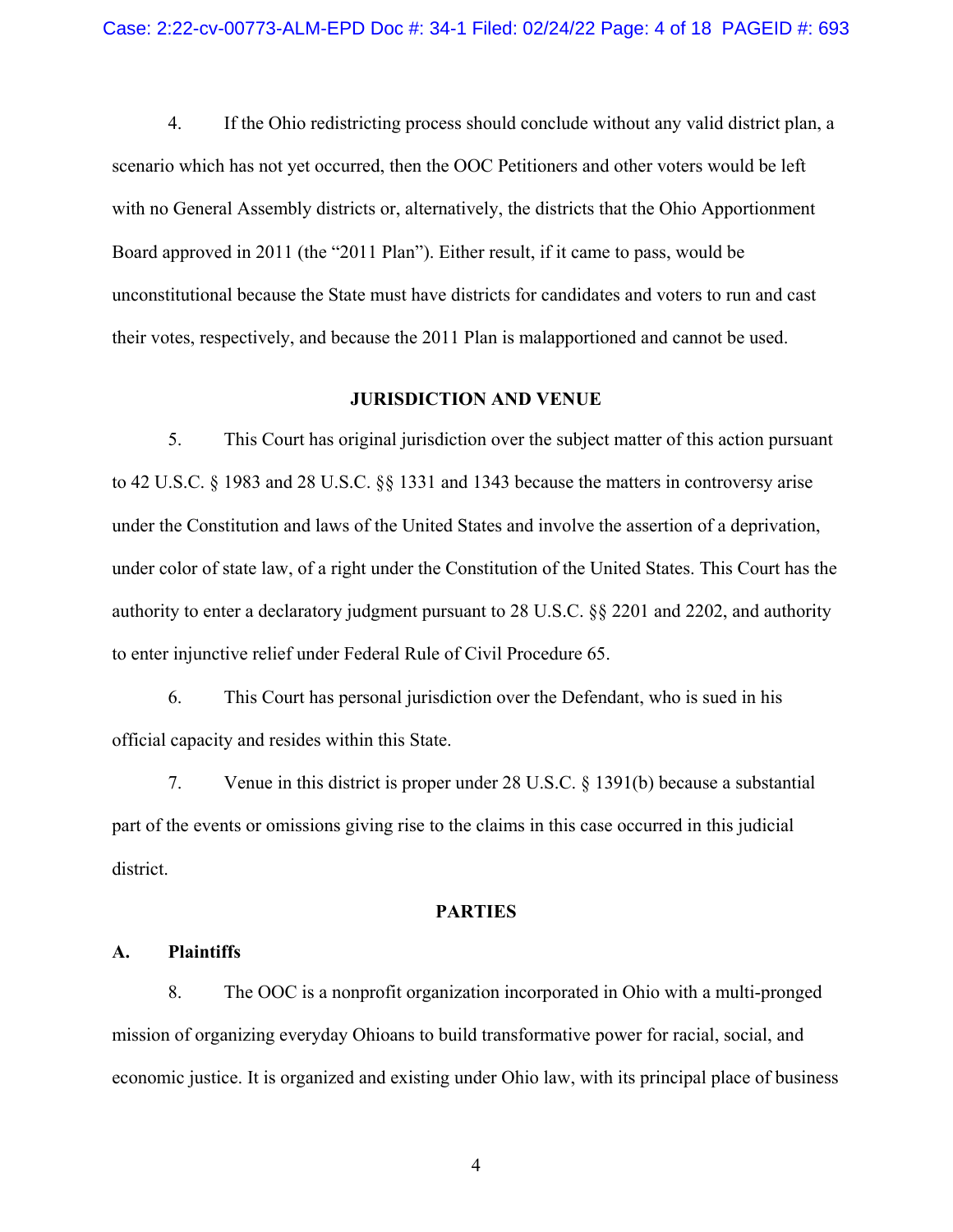at 25 E Boardman Street, Youngstown, OH 44503. The OOC is made up of four grassroots organizing membership projects and dozens of campaigns that span a broad range of leaders, communities, and issues, including college students, people of faith, people directly impacted by mass incarceration, unemployed workers, care providers and the families they serve, and people working in the care economy. The OOC has five current members on its Board of Directors, all of whom, on information and belief, are registered Ohio voters. It also has hundreds of members concentrated in Columbus, Cleveland, Dayton, and Cincinnati and thousands of supporters and volunteers in almost every metropolitan area across the State.

9. One of the OOC's state and local priorities is structural democracy reform, which it pursues through grassroots community organizing, large scale civic engagement, and strategic communication. Its non-partisan voter engagement program, for example, has registered hundreds of thousands of Ohioans to vote. The OOC is especially focused on engaging young voters and voters of color in the democratic process. And, over the past few years, the OOC helped to drive community organizing and public engagement strategies during the redistricting process to ensure that Ohio would get a fair map outcome. The OOC convened a nonpartisan citizens commission which modeled a thorough and robust community engagement process to produce constitutional, fair, and proportional maps within deadlines set out in Ohio's constitution. During the community information gathering process, the Ohio Citizens' Redistricting Commission engaged thousands of people, with a particular focus on uplifting the voices of Black, brown, and immigrant Ohioans. Members, officers, and volunteers of the OOC regularly engage with state lawmakers to advance their agenda of economic and racial justice and structural democracy reform.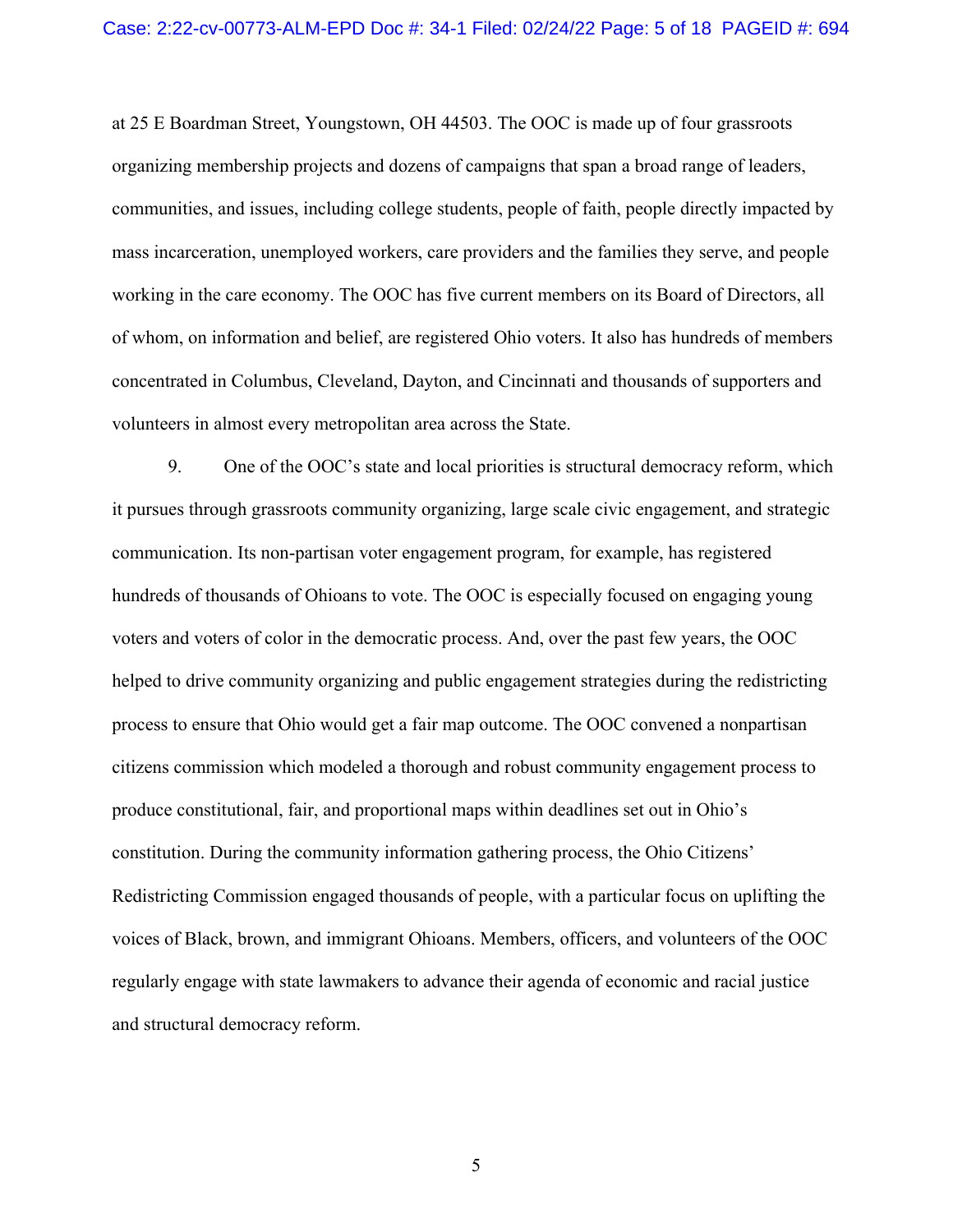10. The malapportioned 2011 Plan, if implemented for this election cycle, would directly impairs the OOC's mission of encouraging civic engagement and fair districts. The 2011 Plan would deter and discourage its members and partners, along with other Ohio voters, from engaging in the political process, which, in turn, makes it more difficult for the OOC to engage voters through its registration and outreach efforts. The plan likewise would hamper the OOC's ability to advance a legislative agenda focused on policies that help improve economic, social, educational, and health outcomes for its members. These burdens would require the OOC to dedicate additional staff and resources to advance its goals. In addition, the OOC's concerns about the prospect of a gerrymandered or malapportioned General Assembly district plan has forced it during 2021 to divert time and resources to an advocacy campaign for fair districts. The OOC hired two dedicated employees and spent additional staff time to focus on redistricting in 2021, in order to ensure fair maps and a fair opportunity to advance its legislative agenda in the decade to come. Any malapportioned plan would require OOC to continue to divert time and resources to advocacy for fair districts and fair redistricting going forward.

11. The OOC is suing on its own behalf and on behalf of its members who are registered voters in Ohio.

12. CAIR-Ohio is the largest advocacy and civil rights organization for Muslims in the Midwest. Founded in 1998 in Columbus, Ohio, CAIR-Ohio is an affiliate of the Council on American-Islamic Relations, a nonprofit, grassroots national civil rights organization. CAIR-Ohio has three offices in Ohio: one in Columbus, one in Cincinnati, and one in Cleveland. It is a nonpartisan not-for-profit corporation organized and existing under Ohio law, with its principal place of business at 4985 Cemetery Road, Hilliard, OH 43026.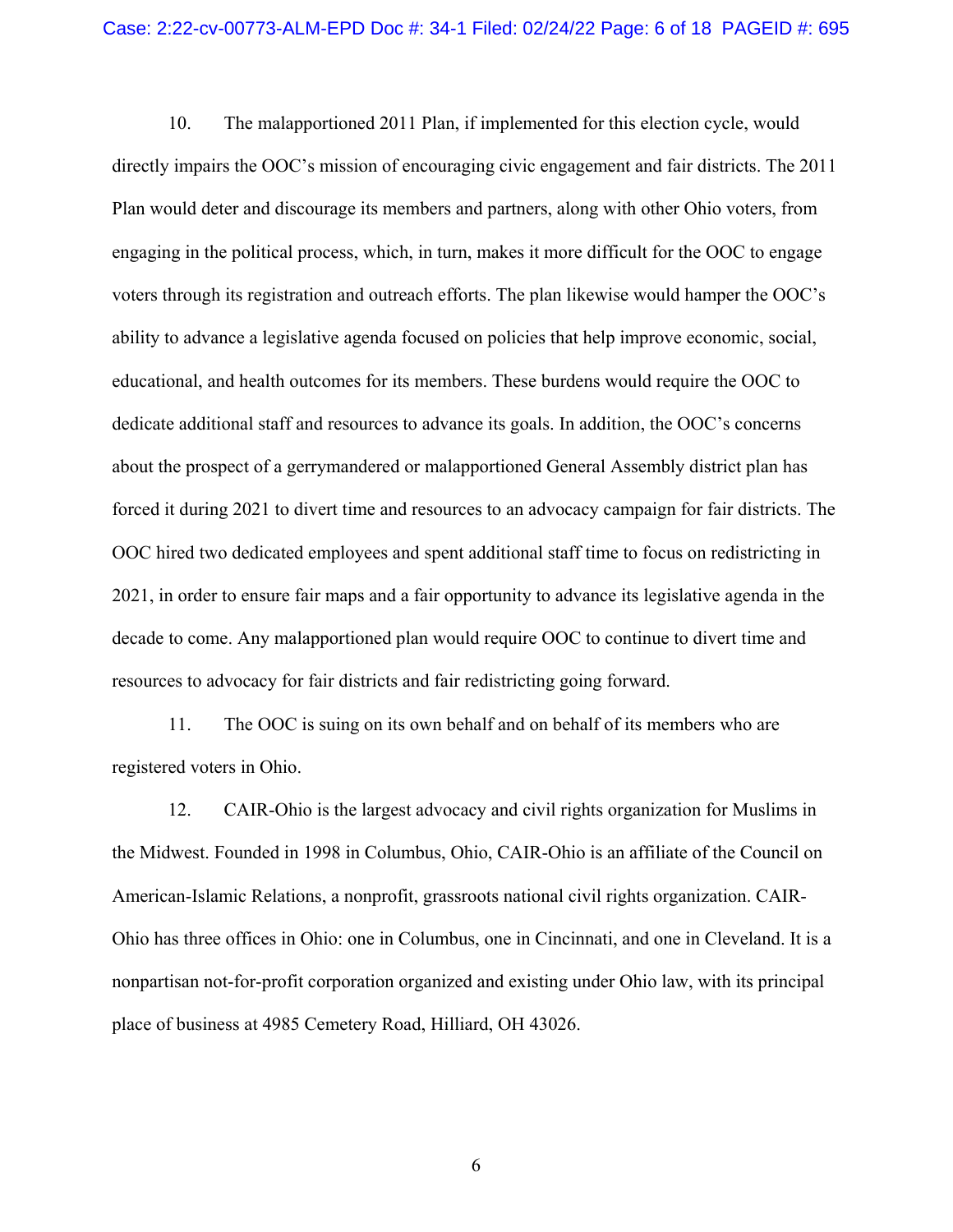13. CAIR-Ohio's mission is to protect civil liberties, empower American Muslims, and build coalitions that promote justice and mutual understanding. It advances its mission through civic engagement, legislative advocacy at the local, state, and federal level, education, media relations, and legal advocacy. CAIR-Ohio's civic engagement and advocacy efforts include programs throughout the year to facilitate opportunities for Ohio Muslims to engage with elected officials and advocate for legislation that aims to preserve and expand voting rights, strengthen the political system for marginalized communities, protect civil liberties, and promote social justice. CAIR-Ohio also has a robust non-partisan voter mobilization program including voter registration drives, voter guides, candidate forums, phone banks, and get-out-the-vote events. As part of this program, CAIR-Ohio provides education on voter ID laws, early voting opportunities, and changes to the voting process.

14. CAIR-Ohio seeks to empower Ohio Muslims through voter registration drives, candidate forums, and civic engagement education. As a minority group, Ohio Muslims are sorely underrepresented in the political sphere, and this obstacle is compounded through malapportionment. With representatives who do not reflect the values of their respective communities, Muslim voters become apathetic towards policy advocacy and civic engagement efforts. Individual elected officials in safe non-competitive districts will feel no obligation to be responsive to the needs of their Muslim constituents, creating dissonance between communities and those who are meant to serve them. This negatively impacts the willingness of the community to be civically engaged as their efforts are often dismissed. Furthermore, these sentiments make it increasingly difficult for CAIR-Ohio to carry out its mission.

15. The OEC is a nonpartisan, not-for-profit corporation organized and existing under Ohio law, with its principal place of business at 1145 Chesapeake Avenue, Suite I, Columbus,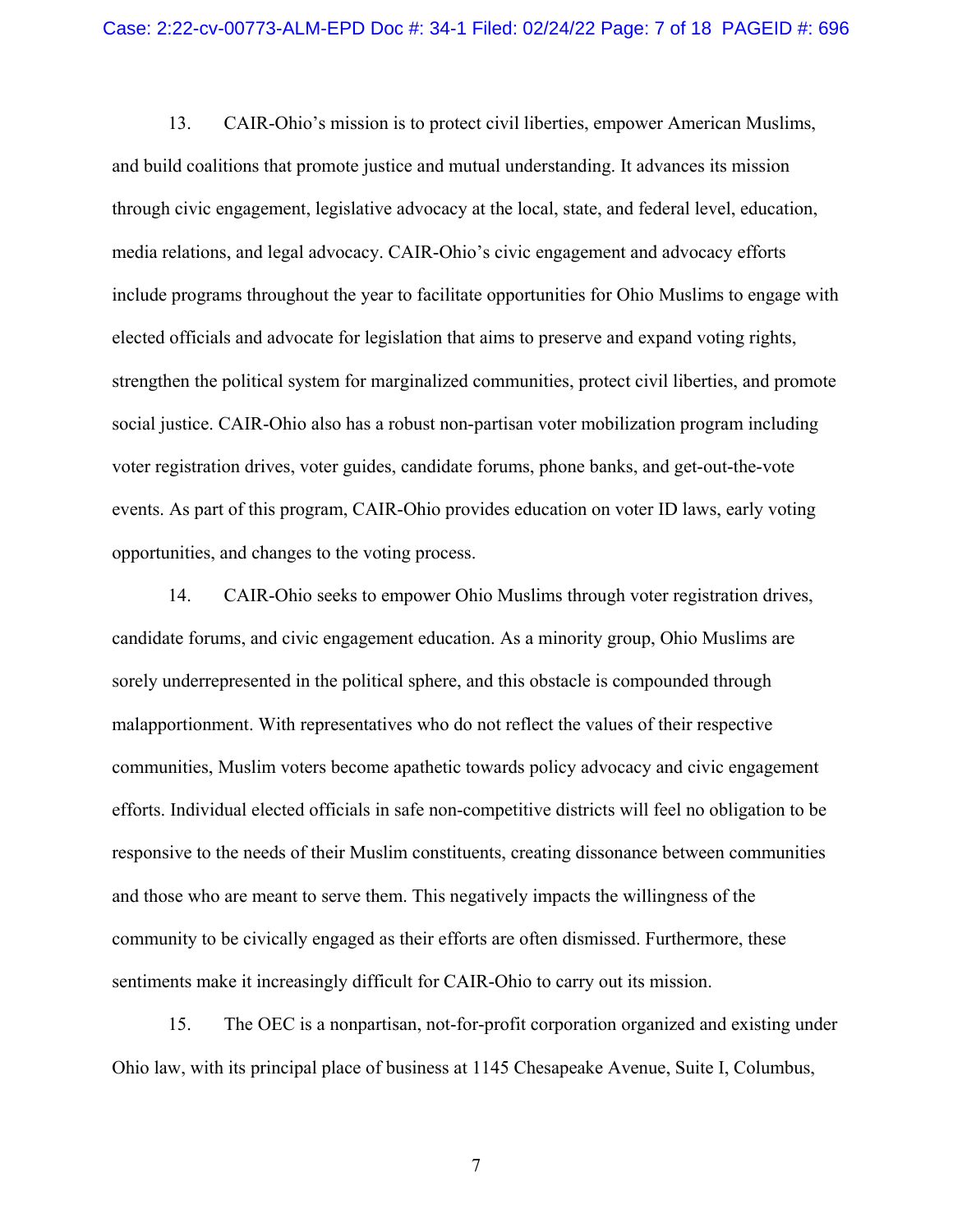OH 43212. The OEC is an environmental justice organization whose mission is to secure healthy air, land, and water for all who call Ohio home. The OEC works for pragmatic solutions to keep Ohio clean and beautiful, and its communities safe. It fights for clean air and water, clean energy, and protected public lands. It holds polluters accountable in court while working with communities and companies that want to invest in a clean, more sustainable direction. For more than 50 years, the OEC has led many of the major environmental policy wins in Ohio.

16. One of the four pillars of the OEC's work is safeguarding the integrity and accessibility of Ohio's democracy, recognizing that civic engagement is critical in securing longterm environmental protections. The OEC advocates on behalf of a healthy democracy, because without a healthy democracy, it cannot create policies that benefit the people of Ohio and ensure clean water, vibrant public lands, renewable energy, and a stable climate. In support of this mission, the OEC advocates for fair representation and fair maps in Ohio, which help to amplify the voices of Ohioans and secure a healthy environment for the State.

17. The OEC has over 100 environmental and conservation member organizations and over 3,100 individual members, who live in 84 of Ohio's 88 counties. In the past two years, more than 5,352 individuals across the state have voluntarily taken action in furtherance of the OEC's work through calling and writing decision-makers, volunteering to support an OEC event, and assisting with organizing community members. The OEC regularly activates its members and volunteers to participate in political processes, including submitting testimony and comments to government agencies, contacting decision-makers about environmental and democracy-related issues, and attending hearings. The OEC also regularly holds educational events to inform its memberships about environmental issues impacting Ohio, the United States, and the planet. The OEC's headquarters is in Columbus, but it has regional coordinators in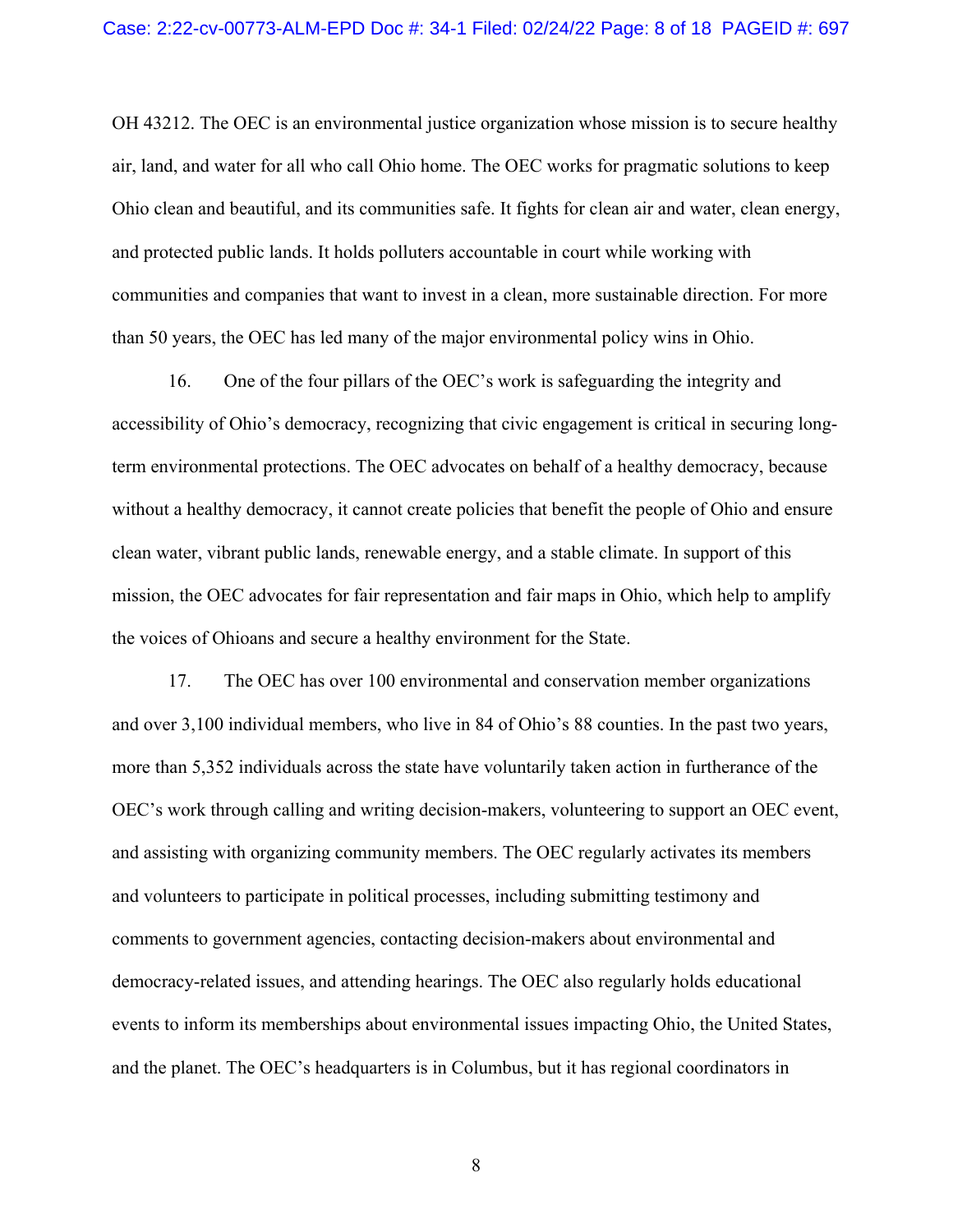Cleveland, Cincinnati, Toledo, and Youngstown. Upon information and belief, the vast majority of the OEC's members are registered voters in Ohio, and include Democrats, Republicans, and Independents.

18. The malapportioned 2011 Plan, if implemented for this election cycle, would affect the OEC's ability to educate its membership and activate them to improve Ohio's environment. Starting in 2019 and continuing through the present, the OEC has advocated for a stronger, more responsive democracy because a healthy environment is not possible without a healthy democracy, and when Ohio's districts are gerrymandered or malapportioned, it does not have a healthy democracy. Thus, the OEC is spending significant resources to educate its membership on the importance of voting rights and fair districts in response to gerrymandered or malapportioned districts. Since 2019, the OEC has funded voter registration efforts, held educational sessions on fair maps and redistricting, and educated membership and supporters directly about voting procedures for state legislative elections. A malapportioned plan perpetuates the need for continued investment in educational efforts regarding Ohio's democratic institutions. Because the plan encourages apathy and discourages voters from engaging in the democratic process, the OEC will need to expend additional resources over the next decade to continue encouraging its membership and supporters to engage in elections and other political activities and advocate for environmental issues.

19. The OEC is suing on its own behalf and on behalf of its members who are registered voters in Ohio.

20. Samuel Gresham Jr. lives at 255 Old Trail Drive, Columbus, OH 43213, which is in House district 26 and Senate district 15 in the 2011 Plan. Based on 2020 census data, both House district 26 and Senate district 16 are overpopulated by more than 5%.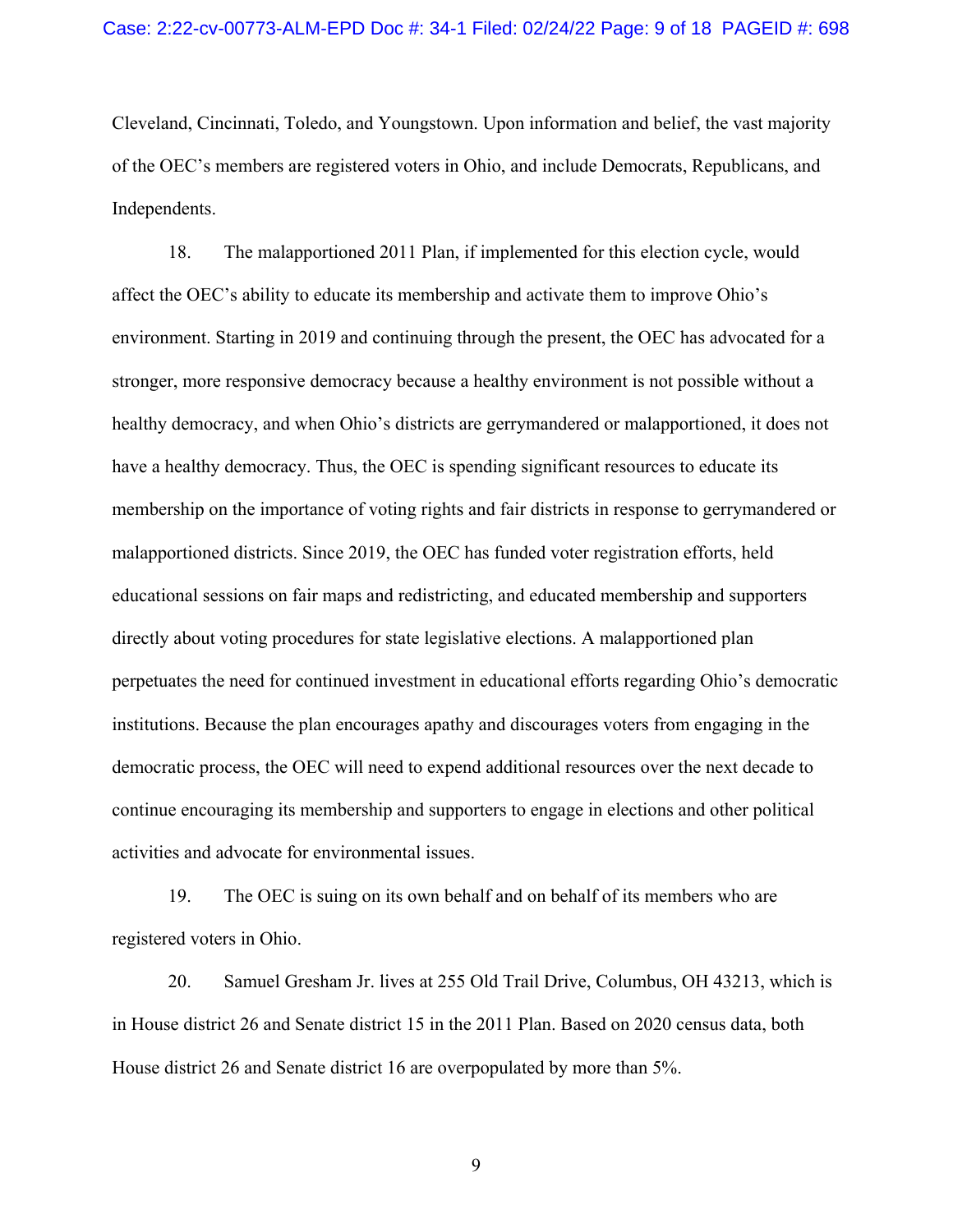#### Case: 2:22-cv-00773-ALM-EPD Doc #: 34-1 Filed: 02/24/22 Page: 10 of 18 PAGEID #: 699

21. Ahmad Aboukar lives at 5019 Noor Park Circle, Dublin, OH 43016, which is in House district 24 and Senate district 16 in the 2011 Plan. Based on 2020 census data, both House district 24 and Senate district 16 are overpopulated by more than 5%.

22. Mikayla Lee lives at 383 Oak Street, Columbus, OH 43215, which is in House district 18 and Senate district 15 in the 2011 Plan. Based on 2020 census data, both House district 18 and Senate district 15 are overpopulated by more than 5%.

23. Prentiss Haney lives at 918 Windsor Street, Cincinnati, OH 45206, which is in House district 32 and Senate district 9 in the 2011 Plan. Based on 2020 census data, House district 32 is overpopulated by more than 5%.

24. Pierrette "Petee" Talley lives at 935 Parkside Boulevard, Toledo, OH 43607, which is in House district 44 and Senate district 11 in the 2011 Plan.

25. Crystal Bryant lives at 2210 East 97th Street, Cleveland, OH 44106, which is in House district 11 and Senate district 21 in the 2011 Plan.

26. All of the organization and individual plaintiffs have devoted significant resources, including by collectively bringing litigation, to combatting efforts by the Commission and its Commissioners, including the Defendant, to enact an unfairly partisan plan in violation of Article XI of the Ohio Constitution.

27. According to 2020 census data, under the 2011 Plan, the individual Plaintiff-Intervenors' districts, including House Districts 11, 18, 24, 26, 32 and 44, and Senate Districts 9, 11, 15, 16 and 21, are malapportioned.

## **B. Defendant**

28. Defendant Secretary of State Frank LaRose is the Ohio Secretary of State and is the chief election officer in Ohio responsible for overseeing election administration pursuant to Ohio Rev. Code Ann. § 3501.04. Secretary LaRose is also a member of the Ohio Redistricting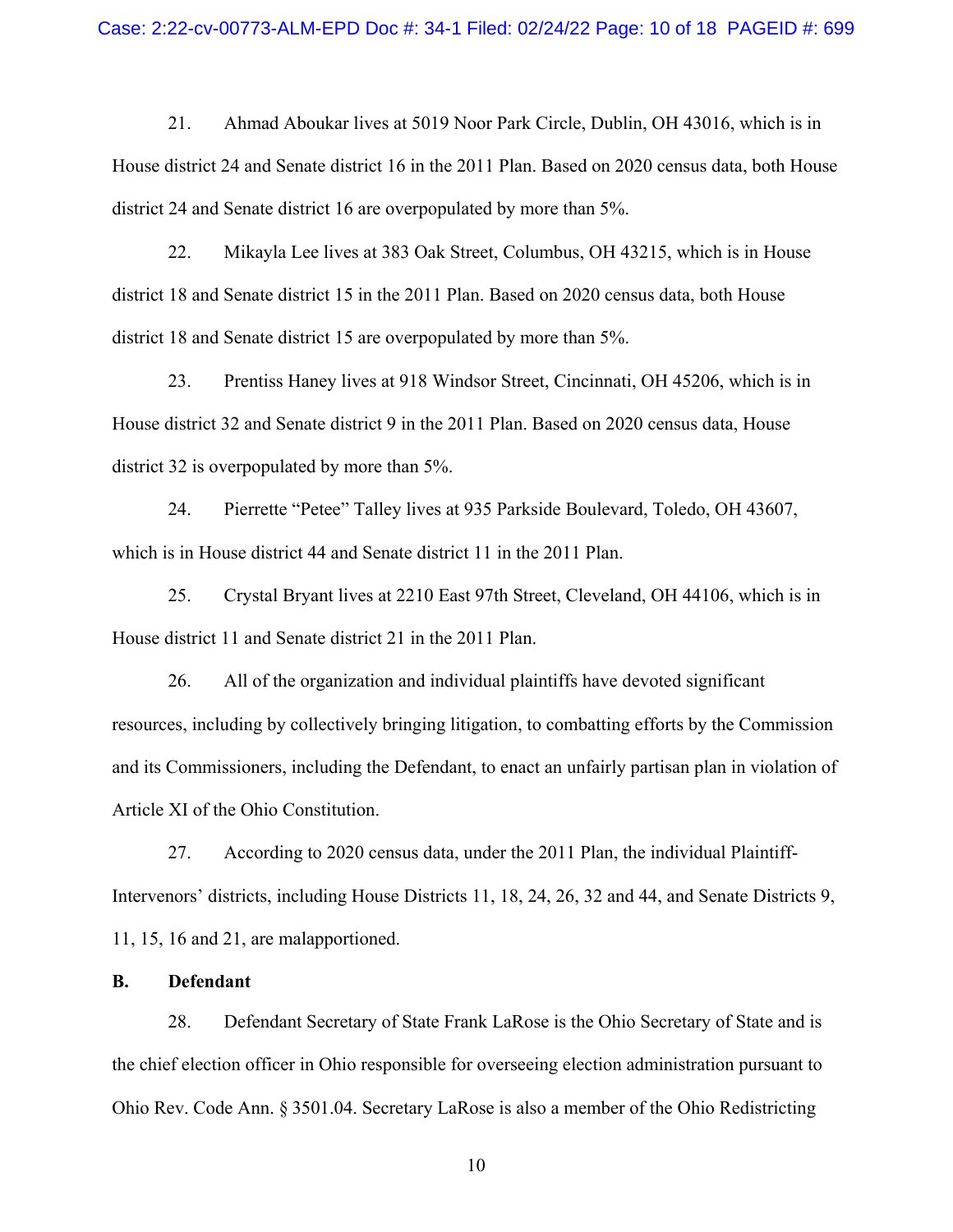Commission. *See* Ohio Constitution, Article XI, Section 1(A)(3). He is sued in his official capacity as Secretary of State.

## **BACKGROUND**

29. In 2011, the Ohio Apportionment Board drew a General Assembly district plan based on the 2010 census data and the version of the Ohio Constitution that existed before voters amended the Ohio Constitution in 2015.

30. Since 2010, as shown by the 2020 census, Ohio's population has grown and shifted significantly. The State's population has grown by 2.3%, with growth concentrated largely in central Ohio and entirely among communities of color. The Latino population alone grew by over 70,000 people and account for 63 percent of the statewide population growth.<sup>2</sup> As a result, the 2011 version of Ohio's General Assembly districts now have significant variations in population. The total difference in population as between certain districts exceeds 10 percent.

31. The 2011 Plan is not only malapportioned but is also a partisan gerrymander. But when Ohio voters in 2012 sought to challenge that extreme gerrymander under Article XI, this Court ruled that Article XI, as it then existed, was of no help. "The words used in Article XI [of the Ohio Constitution]," this Court explained, "do not explicitly require political neutrality, or for that matter, politically competitive districts or representational fairness, in the apportionment board's creation of state legislative districts." *Wilson v. Kasich*, 134 Ohio St.3d 221, 2012- Ohio5367, 981 N.E.2d 814, ¶ 14.

32. In response to that ruling, the people of Ohio in 2015 issued a resounding declaration that partisan gerrymandering should have no place in this State. With more than 71 percent of the vote—and across party lines—Ohioans approved a constitutional amendment to

<sup>2</sup> U.S. Census Bureau 2020 Decennial Census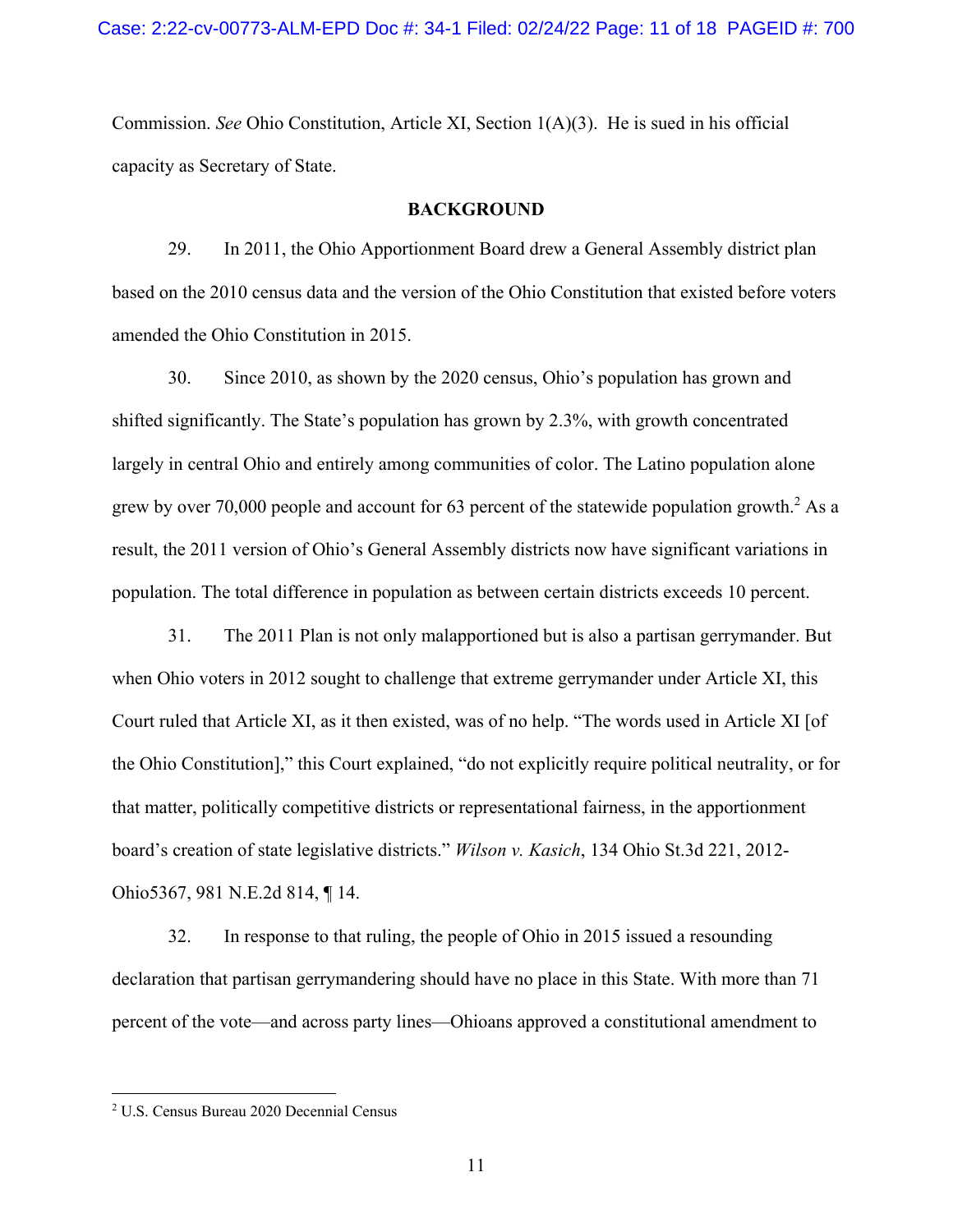#### Case: 2:22-cv-00773-ALM-EPD Doc #: 34-1 Filed: 02/24/22 Page: 12 of 18 PAGEID #: 701

end the legacy of such gerrymandering in Ohio and to encourage bipartisanship in the redistricting process. In so doing, the people instructed what is now the Ohio Redistricting Commission to attempt to adopt a General Assembly district plan under which the number of districts favoring each party is proportional to the statewide preferences of voters, and to refrain from drawing districts primarily to favor or disfavor a political party.

33. Flouting these clear constitutional commands and defying the will of the people, on September 16, 2021, just after midnight, the Ohio Redistricting Commission voted 5-2 along party lines to adopt a district plan that had the intent and effect of entrenching a veto-proof Republican supermajority in both chambers of the General Assembly for the next four years.

34. The Ohio Redistricting Commission's own analysis highlighted the brazenness of the district plan's partisan gerrymander and the bad faith of the underlying process. In a statement issued pursuant to Article XI, Section 8(C)(2) of the Ohio Constitution, the Ohio Redistricting Commission calculated that under the plan it enacted, 64.4 percent of districts favored Republicans, while the statewide proportion of voters favoring Republican candidates over the past 10 years was only 54 percent. The Ohio Redistricting Commission justified this disparity by pointing to the fact that Republican candidates won 13 of 16 statewide elections, or 81 percent of contests, during that period, asserting that the percentage of election wins is an appropriate measure of voters' statewide preferences. According to the Ohio Redistricting Commission's tortured reasoning, had Republicans won 100 percent of statewide elections over the past decade, even if only by a single vote in each instance, a plan drawn to favor Republicans to win every single seat in the General Assembly would be proportional to Ohio voters' statewide preferences.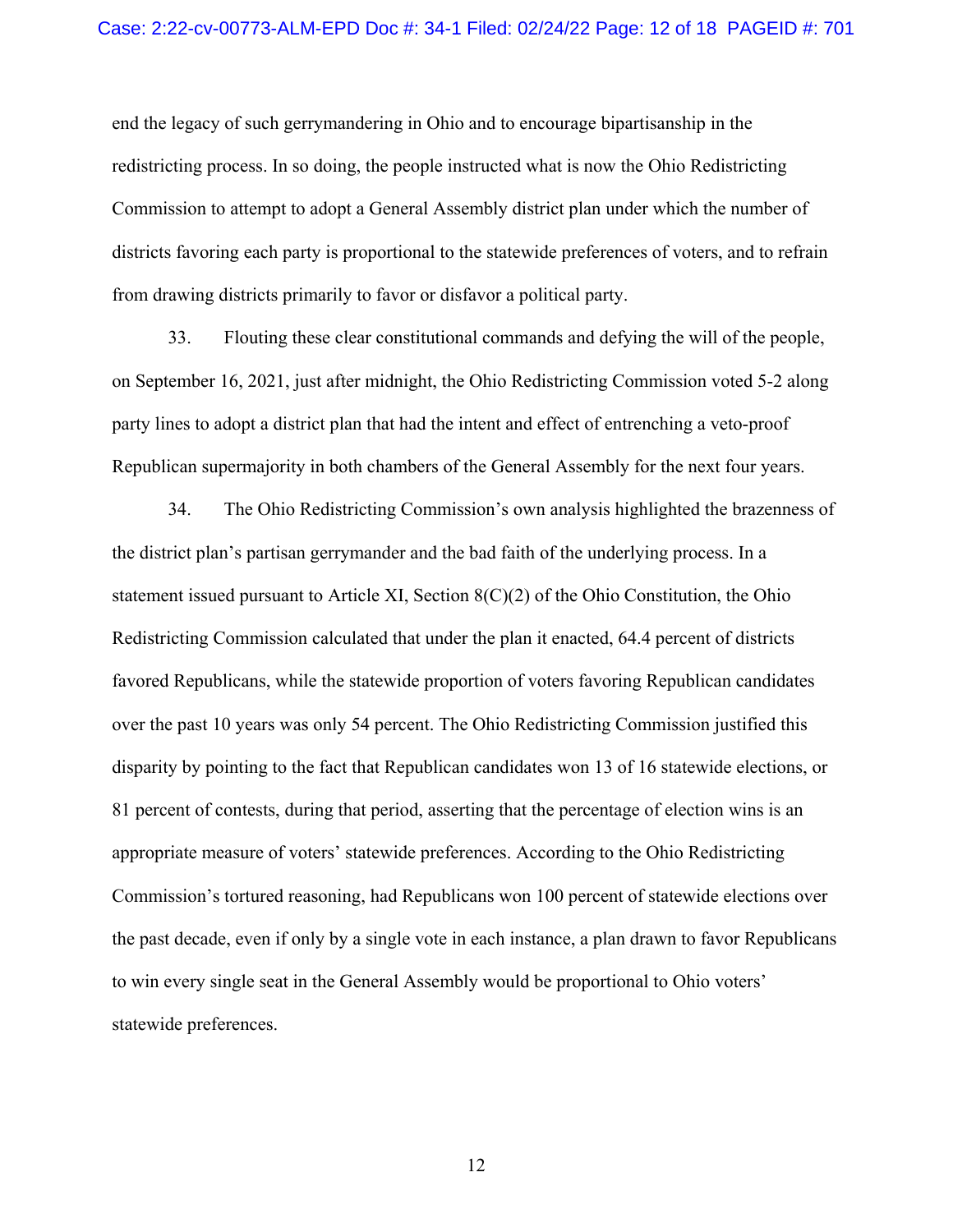35. The resulting plan enacted by the Ohio Redistricting Commission was intended to and had the effect of favoring and giving disproportionate political power and control over the future of Ohio to one political party and its members. For example, with a statewide average of 54 percent voter support, Republican candidates would win an estimated 64 of 99 seats in the House of Representatives, nearly two-thirds of all seats. By contrast, because of the way the Commission drew the districts, Democrats would win only 49 seats with an equivalent percentage of statewide support. In other words, under the Commission's September 2021 plan, the number of votes that would secure a veto-proof *super*majority for Republicans would likely not be enough to obtain a simple majority for Democrats. Even some of the Commissioners who voted for the plan cast doubt on its legality. For example, Governor Mike DeWine commented, "[w]hat I am sure in my heart is that this Committee could have come up with a bill that was much more clearly, clearly constitutional, and I'm sorry we did not do that."

36. The OOC Petitioners commenced an apportionment case against the Ohio Redistricting Commission and its members in September 2021, after the Commission adopted the General Assembly district plan that violated 2015 amendments to the Ohio Constitution. Their complaint alleged that the plan violated Sections  $6(A)$  and  $6(B)$  of Article XI of the Ohio Constitution, which governs redistricting. The OOC Petitioners also alleged that the plan violated Ohio's equal protection clause, and therefore also violated Article XI's provision that requires compliance with the Ohio Constitution as a redistricting standard. *See* Ohio Constitution, Article XI, Section 3(B)(2). The League of Women Voters et al. also commenced an apportionment case docketed as number 2021-1193, and another group of voters, Bria Bennett et al., commenced an apportionment case docketed as number 2021-1198.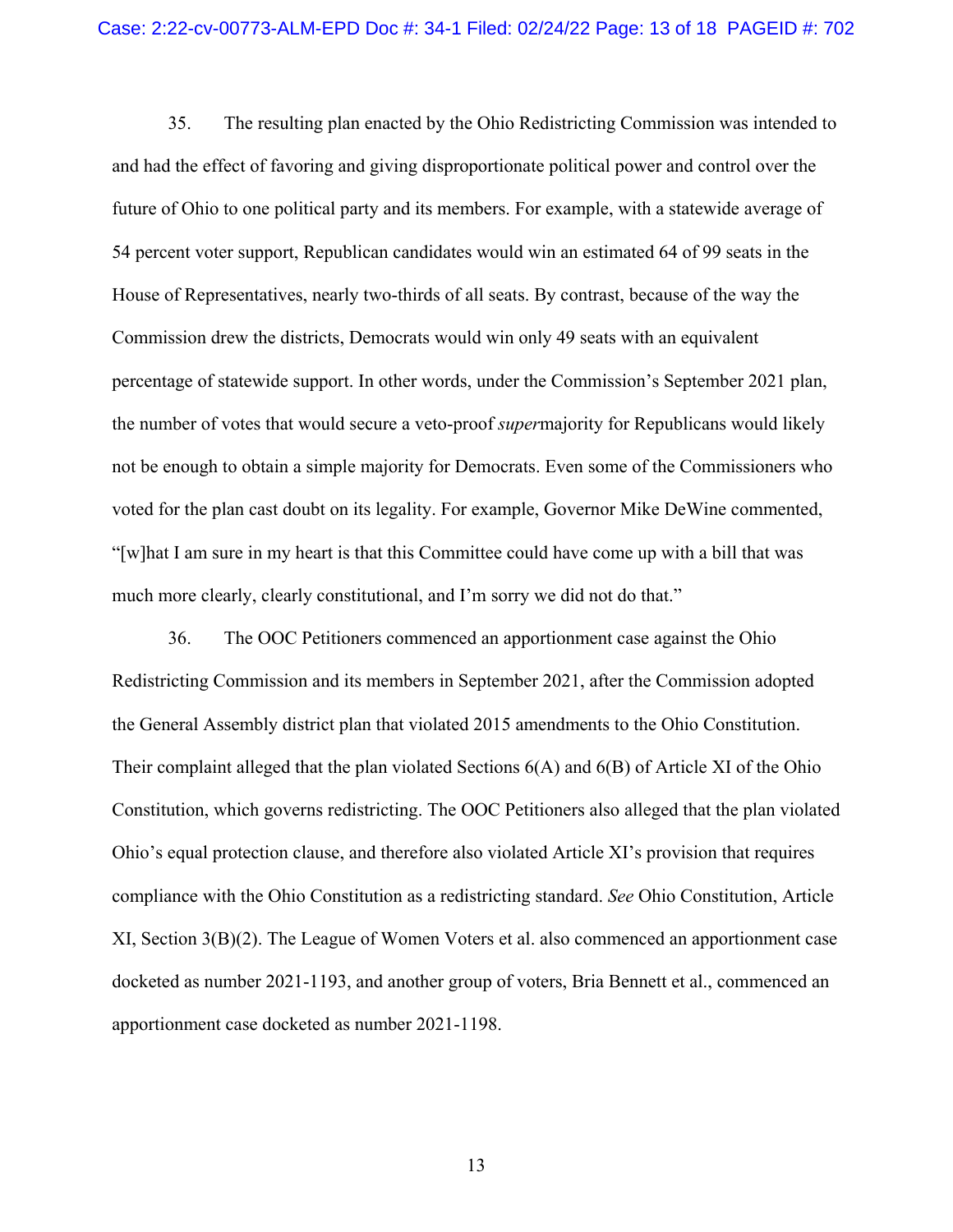37. On January 12, 2022, the Ohio Supreme Court ruled in favor of all the challengers (Nos. 2021-1193, 2021-1198, and 2021-1210), invalidated the plan, and ordered the Commission to adopt a new one. *See League of Women Voters of Ohio v. Ohio Redistricting Commission*, -- Ohio St. 3d--, 2022-Ohio-65.

38. In the wake of the January 12 ruling, the reconstituted Commission once again split into caucuses and delegated the map drawing to partisan actors. The Republican caucus map drawers used the unconstitutional plan as a template, tweaked it slightly, and presented a new plan that the Commission once again adopted along party lines. On January 22, 2022, the Commission approved another General Assembly district plan, after which the OOC Petitioners and other challengers filed objections to the amended plan.

39. On February 7, 2022, the Ohio Supreme Court again sided with the OOC Petitioners and again declared that the plan was invalid. The Court ordered the Commission to adopt a new plan by February 17, 2022.

40. The Commission failed to comply with the Ohio Supreme Court's order, and instead declared an "impasse" in a document filed in that court on February 18, 2022. That same day, the Gonidakis Plaintiffs commenced this action (S.D. Ohio Case No. 2:22-cv-00773).

41. The OOC Petitioners thereafter asked the Ohio Supreme Court to issue an order directing the Commission and individual commissioners to show cause why they should not be held in contempt of court for failure to comply with the order to adopt new maps.

42. On February 18, 2022, the Ohio Supreme Court filed a decision stating, "It is ordered by the court, sua sponte, that respondents show cause by filing a response with the clerk of this court no later than 12:00 p.m. on February 23, 2022, why respondents should not be found in contempt for failure to comply with this court's February 7, 2022 order."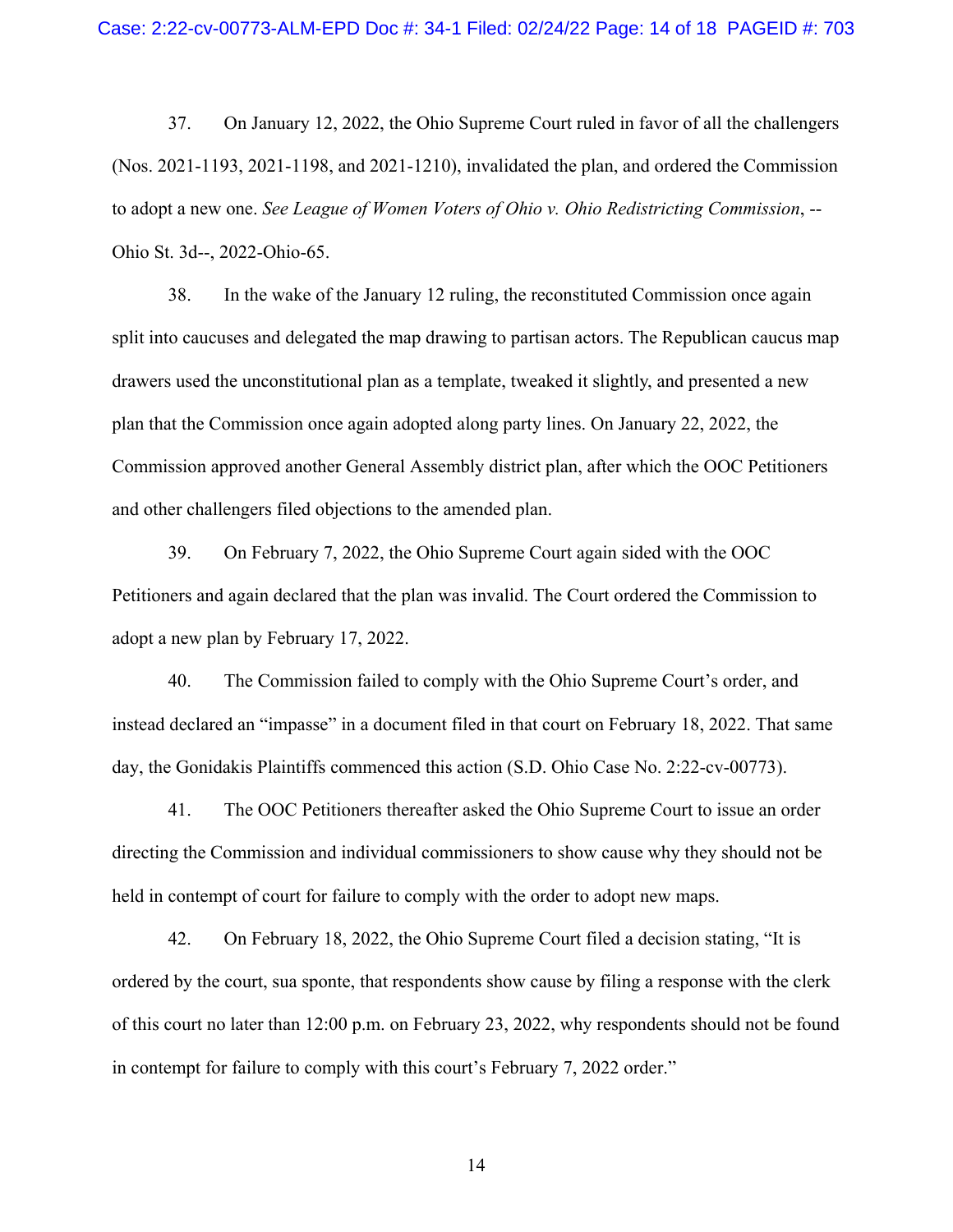43. On February 23, 2022, the Commission and individual respondents submitted their responses. The Commission stated that it "is continuing in its efforts to adopt a new compliant plan." Ohio Redistricting Commission's Response to Order to Show Cause, at 14, Nos. 2021-1193, 2021-1198, 2021-1210 (Feb. 23, 2022).

44. On February 24, 2022, the Ohio Supreme Court issued an order directing all respondents (the Ohio Redistricting Commission and its seven members) to "appear in person in this court for a hearing on March 1, 2022 at 10:00 a.m." The Court further ordered that the "hearing will continue until the matter is heard." The Ohio Supreme Court thus continues to manage ongoing litigation to secure compliance with its orders and ensure that the Commission adopts a new plan in compliance with the Ohio Constitution.

45. Also on February 24, 2022, after 6:00 p.m., the Commission enacted a third set of maps by a 4-3 vote. As noted, the Ohio Supreme Court has not had an opportunity to review this third plan or any objections thereto, including from the OOC Petitioners.

46. As indicated, the proceedings in the state system have not concluded. The Ohio Supreme Court may determine that the February 24 plan is valid and constitutional or, alternatively, if the Court invalidates the third plan, the Commission may yet enact a constitutional plan on its fourth try. If and only if the Commission does not adopt a new plan, then intervenors and the people of Ohio will have no valid or constitutional district plan, leaving them unable to vote under fair maps in upcoming elections for state representatives in the State of Ohio. If that occurs, this Court should convene a three-judge panel and order the Defendant to implement and use a General Assembly district plan that complies with both federal and state law.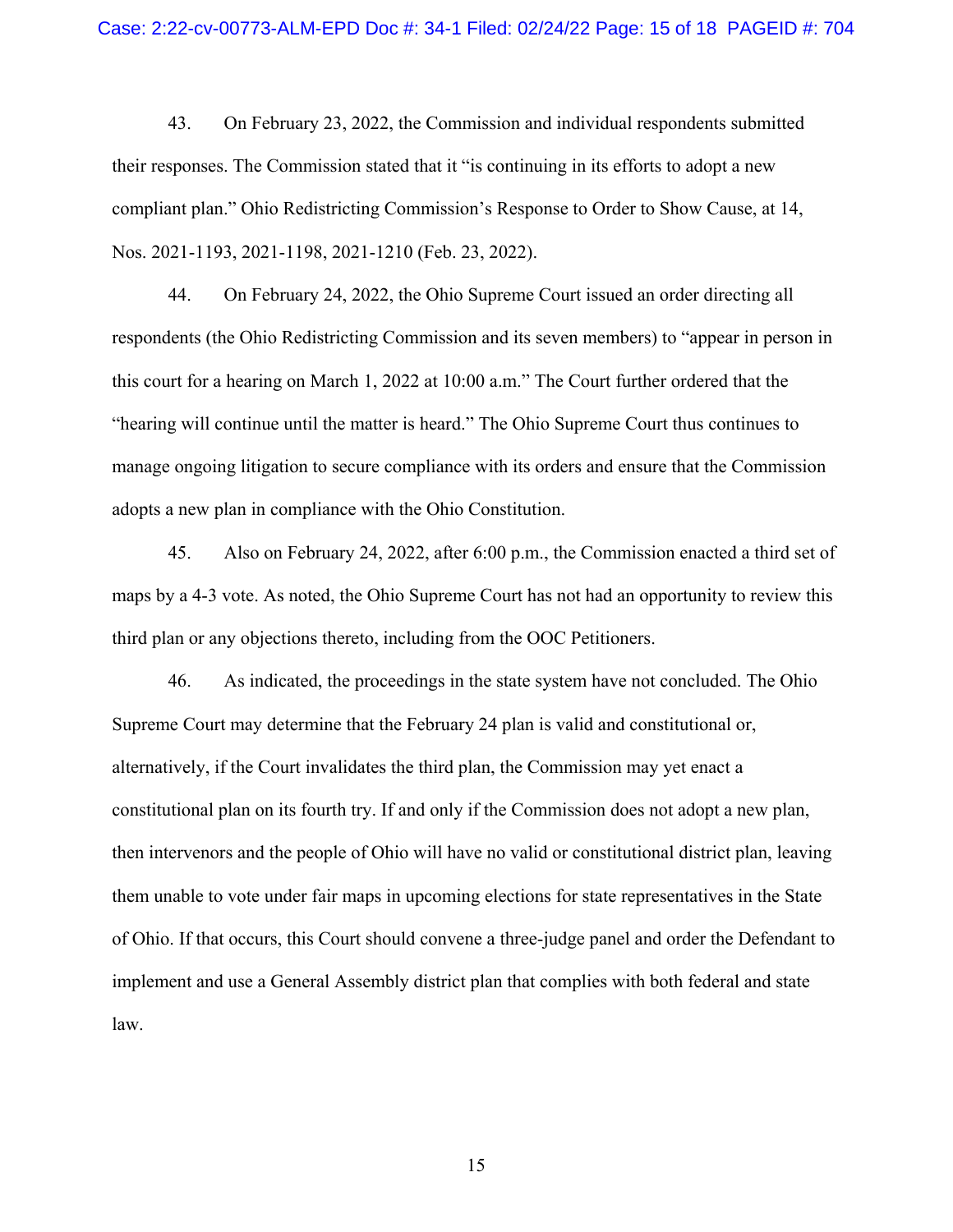## **CLAIM FOR RELIEF**

# **COUNT I**

## **Violation of Equal Protection Under the First and Fourteenth Amendments of the United States Constitution and Violation of 42 U.S.C. § 1983 (***Malapportionment***)**

47. The OOC Petitioners reallege and incorporate by reference the allegations above as though fully set forth herein.

48. Under the Equal Protection Clause of the Fourteenth Amendment to the United States Constitution "seats in both houses of a bicameral state legislature must be apportioned on a population basis." *Reynolds v. Sims*, 377 U.S. 533, 568 (1964). Under this principle, state legislative districts must be roughly equal in population. Where the total population deviation in a map—the difference between the largest and smallest district—is greater than 10%, the deviation is presumptively impermissible.

49. The 2011 district plan's maximum deviation in each chamber of the Ohio General Assembly exceeds 10 percent, is unjustified by any state interest, and is therefore unconstitutional under the Equal Protection Clause.

## **REQUEST FOR RELIEF**

WHEREFORE, the OOC Petitioners request that this Court enter the following relief against the Defendant:

A. Stay this matter until it is clear that state processes, including Ohio Supreme Court proceedings, concerning the redrawing of General Assembly districts following the 2020 Census have concluded, pursuant to the abstention principle articulated in *Growe v. Emison*, 507 U.S. 25, 34 (1993).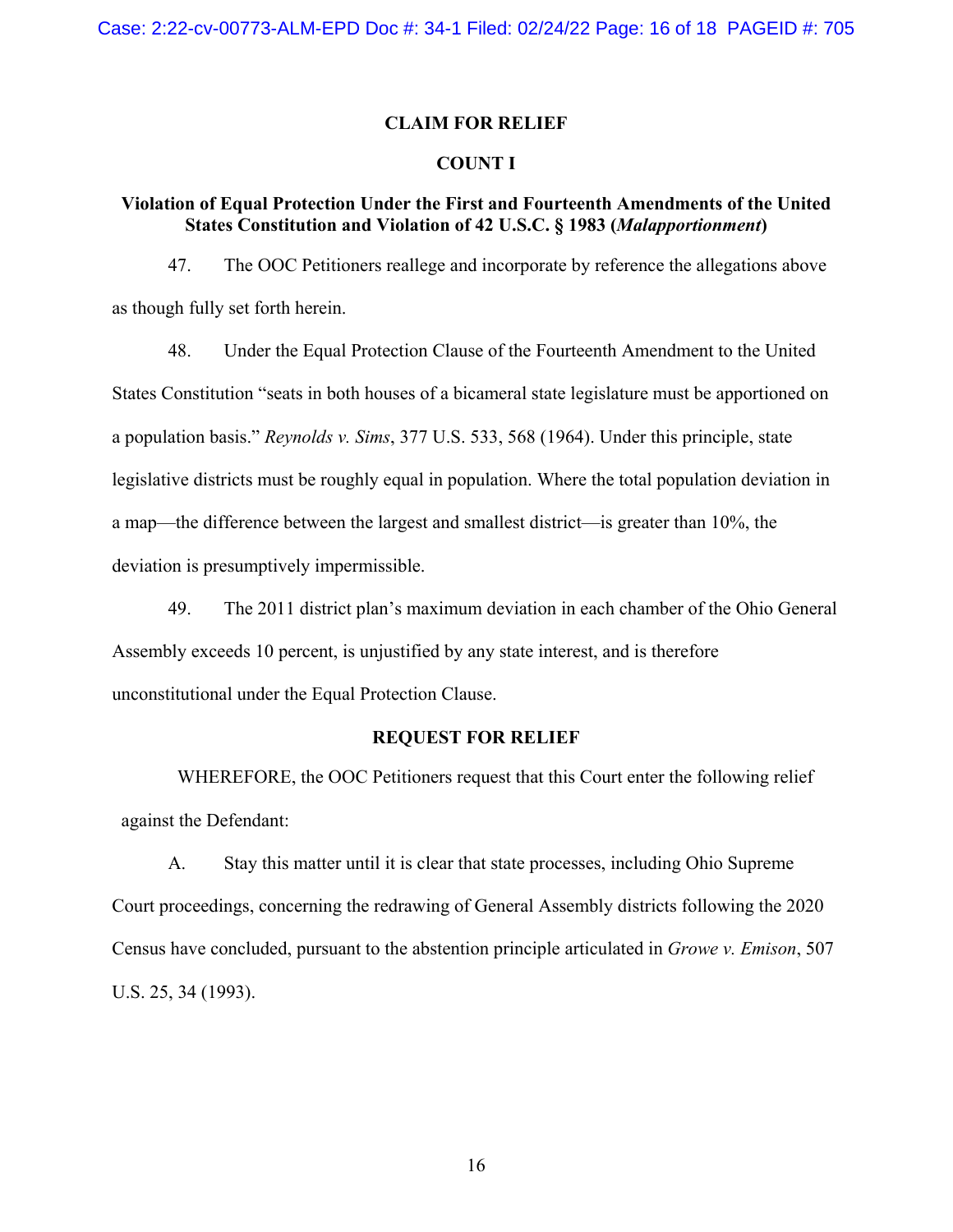- B. If this matter is not resolved through Ohio's state legislative redistricting process:
	- 1. Declare that the 2011 Plan for Ohio's General Assembly districts is malapportioned and therefore violates the Fourteenth Amendment to the United States Constitution;
	- 2. Permanently enjoin the Defendant from administering any elections for the legislature to be seated in January 2023 using the 2011 General Assembly district plan;
	- 3. Establish a process for implementing a new legally compliant plan for Ohio's General Assembly districts for use beginning with the November 2022 general election and any related nominating primaries;
	- 4. Make such adjustments to the process for nominating candidates for election to the Ohio House of Representatives and Ohio Senate in 2022 as are necessary to allow for the process of developing a new plan to be robust and inclusive;
	- 5. Pursuant to Ohio Supreme Court Rule of Practice 9.01, certify to the Ohio Supreme Court the question of whether the plan or plans under consideration by this Court for Ohio's General Assembly districts complies with the Ohio Constitution.

C. Award the OOC Petitioners attorneys' fees and costs in this action pursuant to 42 U.S.C. § 1988;

D. Grant such other further relief as this Court deems just and proper.